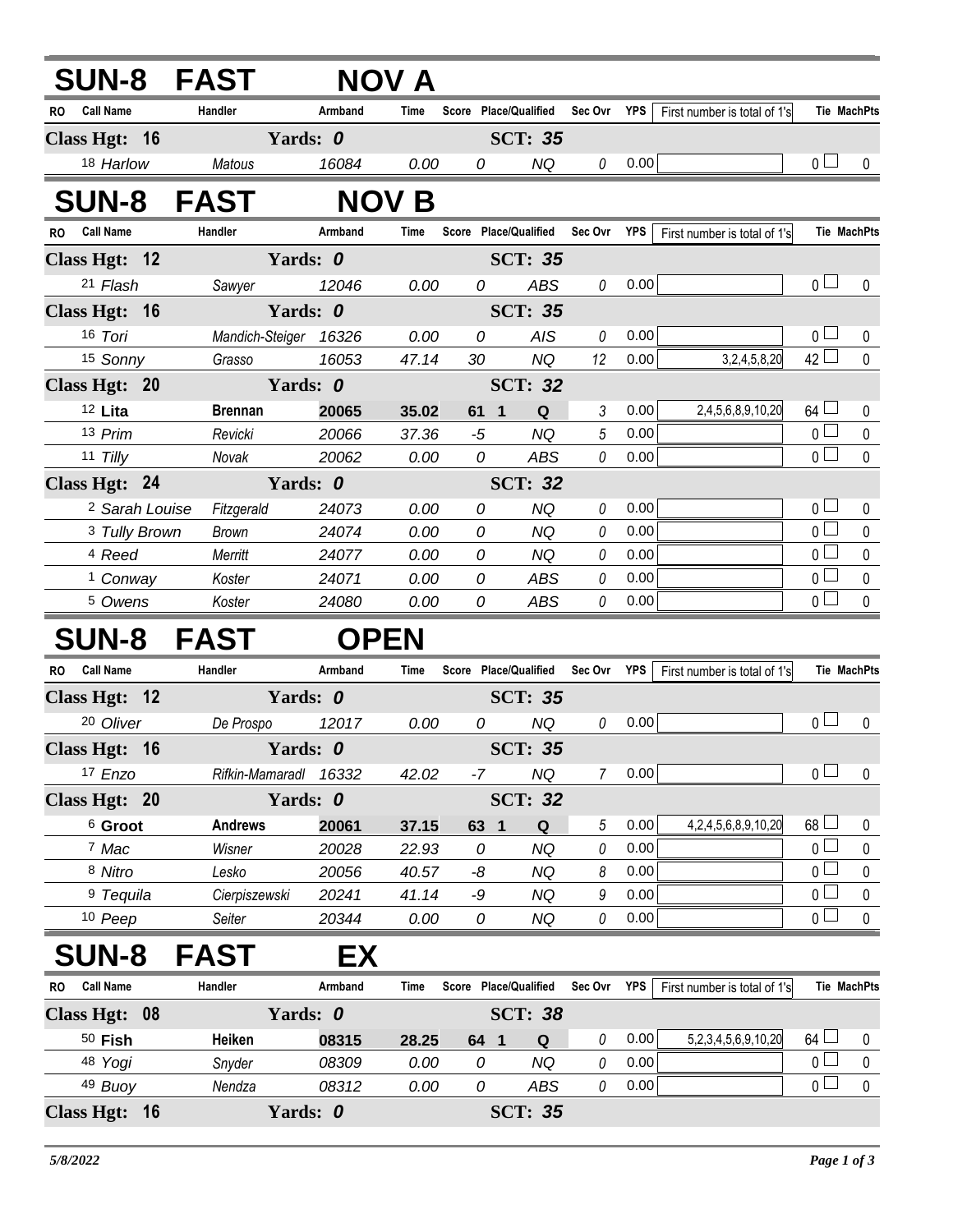| $19$ Zev                  | Kessel     | 16048 | 40.38          | -5   | ΝQ  | 5 | 0.00 |                     | $_0$ $\Box$                   |          |
|---------------------------|------------|-------|----------------|------|-----|---|------|---------------------|-------------------------------|----------|
| 35 Skyler                 | Pollifrone | 16329 | 0.00           | 0    | ΝQ  | 0 | 0.00 |                     | $0 -$                         | $\Omega$ |
| 36 Pinchi                 | Seiter     | 16331 | 34.49          | 0    | NQ  | 0 | 0.00 |                     | 0 <sup>1</sup>                |          |
| 37 Bea                    | Carlson    | 16334 | 0.00           | 0    | ABS | 0 | 0.00 |                     | $0 -$                         | $\Omega$ |
| Class Hgt: 20             | Yards: 0   |       | <b>SCT: 32</b> |      |     |   |      |                     |                               |          |
| <sup>21</sup> Windy       | Nottingham | 20354 | 32.11          | 70 1 | Q   | 0 | 0.00 | 6,2,4,5,6,8,9,10,20 | $70 \Box$                     | $\Omega$ |
| <sup>18</sup> Miz Biscuit | Rollins    | 20341 | 38.42          | -6   | NQ  | 6 | 0.00 |                     | $\overline{0}$                |          |
| <sup>19</sup> Boomer      | Larsen     | 20342 | 30.43          | 0    | ΝQ  | 0 | 0.00 |                     | $\overline{0}$ $\overline{1}$ | $\Omega$ |
| 20 Piper                  | Revicki    | 20353 | 31.31          | 0    | ΝQ  | 0 | 0.00 |                     | $\overline{0}$ $\overline{1}$ | $\Omega$ |
| 22 Fisher                 | Snyder     | 20356 | 38.58          | -6   | ΝQ  | 6 | 0.00 |                     | 0 <sub>1</sub>                | $\Omega$ |

## **SUN-8 FAST MAS**

| <b>RO</b> | <b>Call Name</b>       | Handler           | Armband | Time  |            |                | Score Place/Qualified Sec Ovr YPS |                |      | First number is total of 1's      |                 | <b>Tie MachPts</b> |
|-----------|------------------------|-------------------|---------|-------|------------|----------------|-----------------------------------|----------------|------|-----------------------------------|-----------------|--------------------|
|           | Class Hgt: 08          | Yards: 0          |         |       |            |                | <b>SCT: 38</b>                    |                |      |                                   |                 |                    |
|           | <sup>47</sup> Scout    | Loper             | 08149   | 40.27 | 66 1       |                | Q                                 | $\overline{c}$ | 0.00 | 6,4,5,6,8,9,10,20                 | $68$ $\Box$     | 0                  |
|           | 46 Chyna               | Rifkin-Mamaradl   | 08142   | 32.09 | 0          |                | <b>NQ</b>                         | 0              | 0.00 |                                   | $\overline{0}$  | $\mathbf 0$        |
|           | Class Hgt: 12          | Yards: 0          |         |       |            |                | <b>SCT: 35</b>                    |                |      |                                   |                 |                    |
|           | 38 Annabel             | <b>Shriver</b>    | 12163   | 28.68 | 80 1       |                | Q                                 | 0              | 0.00 | 6,2,3,4,5,6,7,8,9,10,20           | 80 <sup>1</sup> | 0                  |
|           | <sup>41</sup> Roger    | Fitzgerald        | 12176   | 37.36 | 68 2       |                | $\mathbf Q$                       | 2              | 0.00 | 6,2,4,5,6,8,9,10,20               | $70$ $\Box$     | 0                  |
|           | 40 Joy                 | <b>Stoddard</b>   | 12175   | 38.10 | 67 3       |                | Q                                 | 3              | 0.00 | 6,2,4,5,6,8,9,10,20               | 70 L            | $\mathbf 0$        |
|           | 39 Maverick            | Edel              | 12174   | 29.63 | 0          |                | <b>NQ</b>                         | 0              | 0.00 |                                   | $\overline{0}$  | $\mathbf 0$        |
|           | 42 Spice               | Esherick          | 12179   | 32.34 | 0          |                | <b>NQ</b>                         | 0              | 0.00 |                                   | $\overline{0}$  | $\pmb{0}$          |
|           | 43 Liz Lemon           | Striepeck         | 12182   | 39.34 | -4         |                | <b>NQ</b>                         | 4              | 0.00 |                                   | $\overline{0}$  | $\pmb{0}$          |
|           | 44 Zor-el              | Bergmann          | 12192   | 38.28 | $-3$       |                | <b>NQ</b>                         | 3              | 0.00 |                                   | $_0$ $\Box$     | $\mathbf 0$        |
|           | Class Hgt: 16          | Yards: 0          |         |       |            |                | <b>SCT: 35</b>                    |                |      |                                   |                 |                    |
|           | 31 Hula                | Ancona            | 16213   | 26.87 | 80         | $\blacksquare$ | Q                                 | 0              | 0.00 | 6,2,3,4,5,6,7,8,9,10,20           | 80 <sup>1</sup> | 0                  |
|           | 25 Lila                | <b>Bunin</b>      | 16194   | 29.90 | 80 2       |                | Q                                 | 0              | 0.00 | 6,2,3,4,5,6,7,8,9,10,20           | 80 <sup>1</sup> | $\pmb{0}$          |
|           | 32 Melody              | <b>Shriver</b>    | 16215   | 34.78 | 80 3       |                | Q                                 | 0              | 0.00 | 6,2,3,4,5,6,7,8,9,10,20           | 80 <sup>1</sup> | $\pmb{0}$          |
|           | 34 Allie Oop           | Koziol            | 16223   | 26.26 | 78 4       |                | Q                                 | 0              | 0.00 | 4, 2, 3, 4, 5, 6, 7, 8, 9, 10, 20 | $78 \Box$       | $\pmb{0}$          |
|           | 29 Sadie               | <b>Baranowski</b> | 16206   | 27.86 | 69         |                | $\mathbf Q$                       | 0              | 0.00 | 4, 3, 4, 5, 6, 8, 9, 10, 20       | 69              | $\pmb{0}$          |
|           | 33 Silk                | <b>Esherick</b>   | 16217   | 37.51 | 68         |                | Q                                 | $\overline{c}$ | 0.00 | 6,2,4,5,6,8,9,10,20               | 70 <sub>1</sub> | $\pmb{0}$          |
|           | 26 E.V.                | Gichner           | 16195   | 30.80 | 0          |                | <b>NQ</b>                         | 0              | 0.00 |                                   | $\overline{0}$  | $\pmb{0}$          |
|           | 27 Spinner             | Fluet             | 16201   | 39.76 | $-4$       |                | <b>NQ</b>                         | 4              | 0.00 |                                   | $_0$ $\Box$     | $\pmb{0}$          |
|           | <sup>28</sup> Cao Runn | <b>Bryden</b>     | 16204   | 30.20 | ${\cal O}$ |                | <b>NQ</b>                         | 0              | 0.00 |                                   | $\overline{0}$  | $\pmb{0}$          |
|           | 30 Cynna               | Fischer           | 16212   | 26.87 | 0          |                | <b>NQ</b>                         | 0              | 0.00 |                                   | $\overline{0}$  | $\mathbf 0$        |
|           | Class Hgt: 20          | Yards: 0          |         |       |            |                | <b>SCT: 32</b>                    |                |      |                                   |                 |                    |
|           | <sup>5</sup> Hazel     | Wisner            | 20236   | 0.00  | 0          |                | <b>AIS</b>                        | 0              | 0.00 |                                   | $\overline{0}$  | 0                  |
|           | <sup>16</sup> Rugby    | Wisner            | 20268   | 26.37 | 80 1       |                | $\mathbf Q$                       | $\theta$       | 0.00 | 6,2,3,4,5,6,7,8,9,10,20           | 80 <sup>1</sup> | $\pmb{0}$          |
|           | 13 Mac                 | <b>Budzynski</b>  | 20271   | 28.58 | 80 2       |                | Q                                 | 0              | 0.00 | 6,2,3,4,5,6,7,8,9,10,20           | 80 <sup>1</sup> | $\pmb{0}$          |
|           | <sup>3</sup> Sir       | <b>Stevenson</b>  | 20227   | 29.86 | 80 3       |                | Q                                 | 0              | 0.00 | 6,2,3,4,5,6,7,8,9,10,20           | 80              | $\pmb{0}$          |
|           | $9$ Tag                | Lechner           | 20249   | 30.31 | 80 4       |                | Q                                 | 0              | 0.00 | 6,2,3,4,5,6,7,8,9,10,20           | 80 <sup>1</sup> | $\pmb{0}$          |
|           | <sup>17</sup> Robbie   | <b>Ezzo</b>       | 20260   | 30.48 | 80         |                | $\mathbf Q$                       | 0              | 0.00 | 6,2,3,4,5,6,7,8,9,10,20           | 80              | $\pmb{0}$          |
|           | <sup>4</sup> Dan       | Ezzo              | 20248   | 29.93 | 72         |                | Q                                 | $\theta$       | 0.00 | 5,2,3,4,5,6,8,9,10,20             | $72 \Box$       | 0                  |
|           | 12 Benson              | Franklin          | 20258   | 36.97 | 66         |                | $\mathbf Q$                       | $\overline{4}$ | 0.00 | 6,2,4,5,6,8,9,10,20               | 70 L            | $\pmb{0}$          |
|           | 6 'NSync               | <b>Schmitter</b>  | 20233   | 0.00  | ${\cal O}$ |                | <b>NQ</b>                         | 0              | 0.00 |                                   | $\overline{0}$  | $\mathbf 0$        |